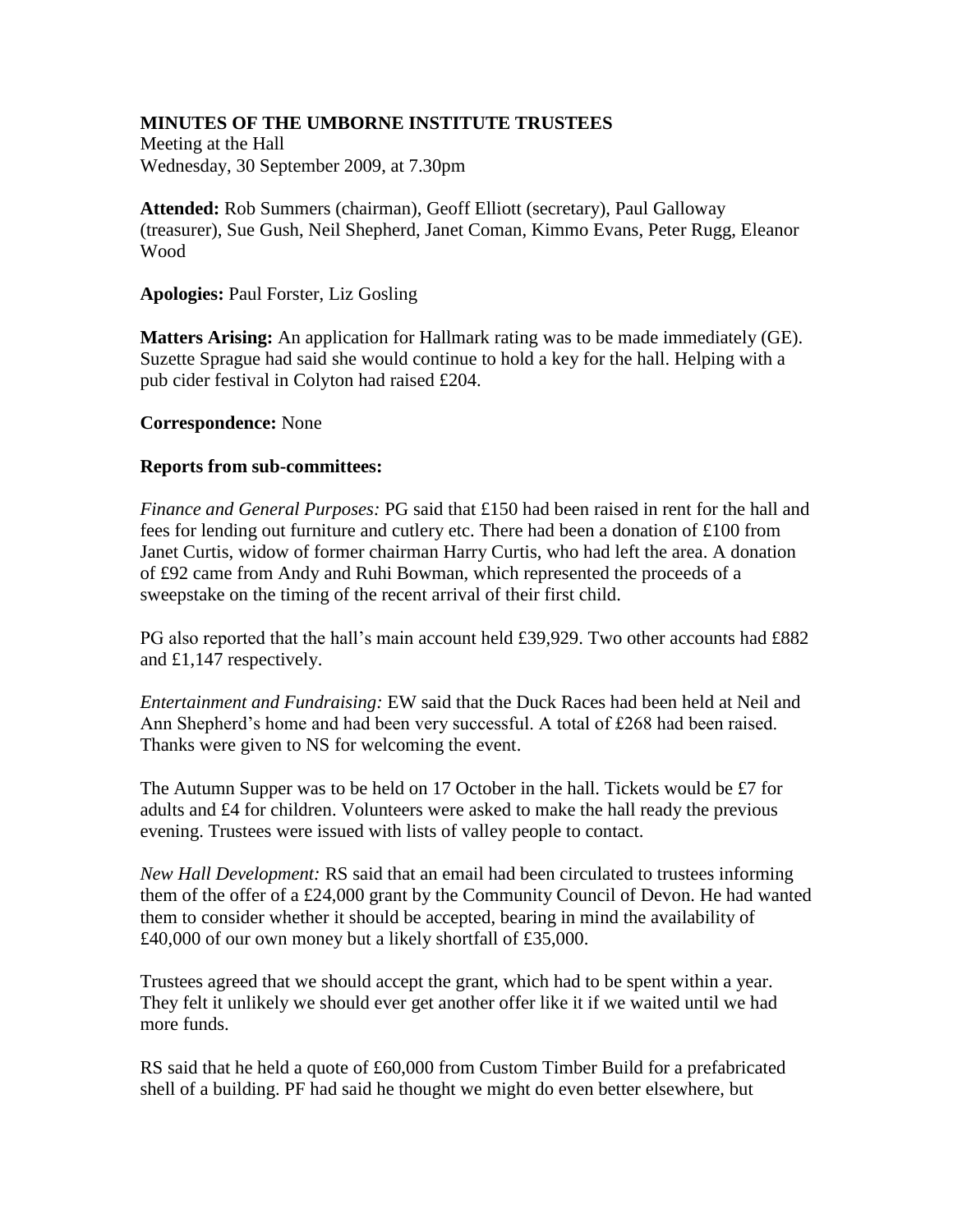confidence was expressed in this company. It was felt important to deal with a company we trusted.

He said that we would have to lay a base ourselves. This would require 36 cubic metres of concrete. We should also need between 600 and 700 blocks, a ton of cement and three tons of sand. He had started to inquire how cheaply we might obtain these supplies. Brian Chidley had offered £1,000 worth of digging.

RS said that we should start the building project in the spring. In the meantime, we should draw up detailed plans, obtain planning permission (probably a minor amendment to existing consent), and source materials. PF's input would be vital at this stage.

Demolition of the present hall might follow a celebration party in place of the usual Theme Night in March. RS said that we would have to determine how to take the hall down and how to dispose of it.

There was discussion over whether the building might be longer than planned. It was agreed to inquire how much more this would cost, though it was noted that in the long run there would be savings.

RS also reported that the Bird family remained willing to offer land for a new car park, subject to a final inspection of the site. Planning permission for a new gateway would have to be sought.

Trustees turned down the idea of a container parked on the site for storage.

PG said that we had to make a financial plan. Where was the money coming from for the final third of the cost of a new hall? It was agreed that as soon as we had a detailed plan and costings a necessary first task was to form a business plan and to address the question PG was asking.

GE said that he would seek advice from someone who had raised the money for a big extension to Stockland village hall. JC and KE would seek further grants. SG suggested individual pledges of money from people in the valley might be sought. PR spoke about the possibility of loans, though SG wondered what these would be secured upon. PG said we should need guarantees from somewhere if cash flow became difficult.

RS said that we should invite a representative of the *Make It Local* grant scheme to come to talk to us.

GE proposed that we should ask Ted Townsend, if he were still agreeable, to act as project manager. This was agreed and he was asked to discuss the possibility with him.

GE also undertook to seek publicity for the project once planning obstacles had been overcome. He said this might result in our receiving further offers of support. A history of the hall would also be written.